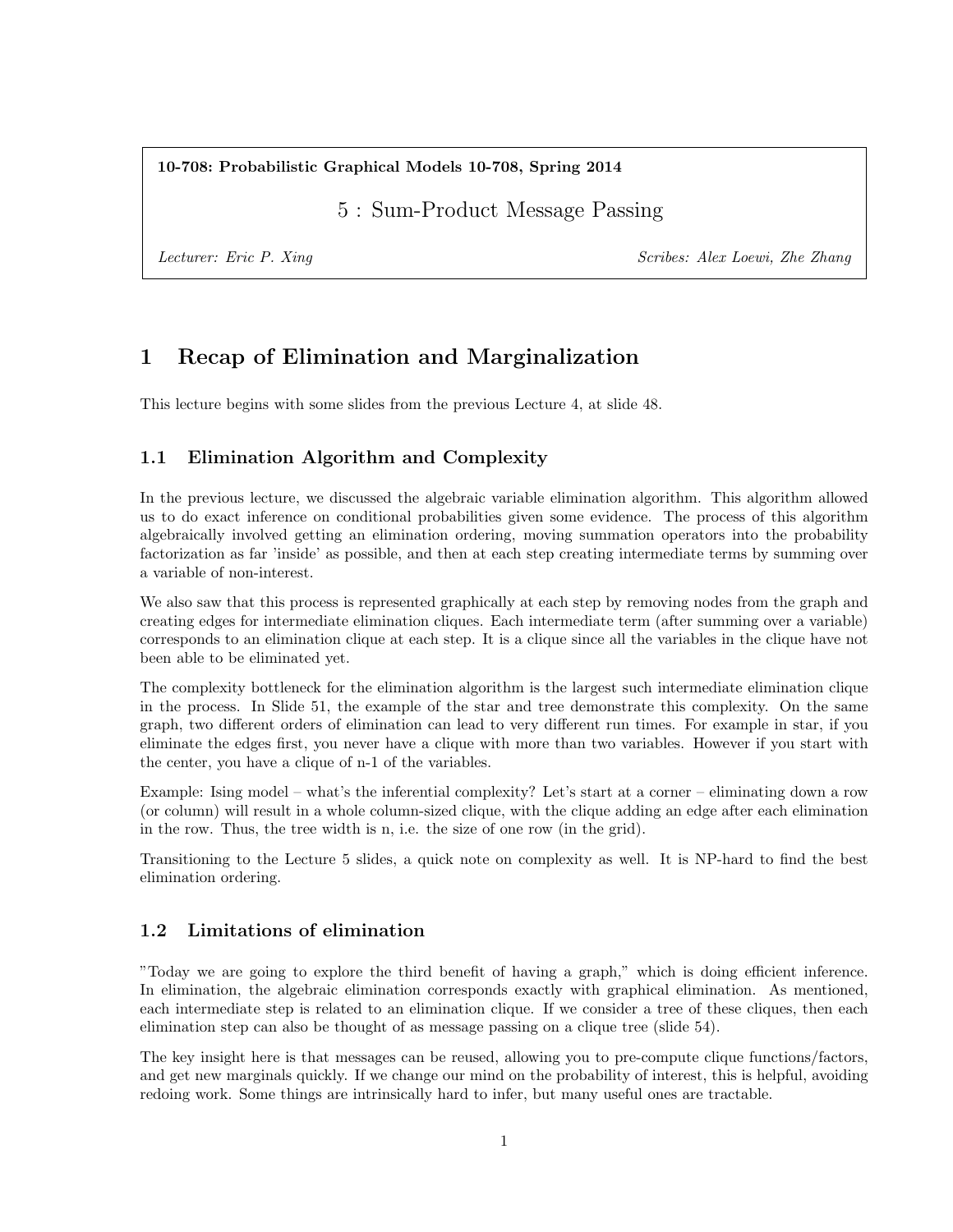## 2 Inference on Trees

On Slide 6, we introduce the graphical concept of trees. The valuable property of a tree in this context is that there is ONE UNIQUE path between every pair of nodes. This point will come up in more detail later, where it will be shown that if a message is sent along two DIFFERENT paths, it can actually have two different values. For now, we will just consider directed and undirected trees, not poly trees.

Undirected and directed trees are equivalent. If you have edge and node potentials for everything (which are all you need because trees' largest cliques are edges), it's trivial to see how conditional probabilities can be represented as clique potentials, meaning the representation of directed and undirected (but not poly) trees can be formally identical. The math on Slide 7 displays this equivalence.

#### 2.1 Example sum-product elimination on a tree

A natural ordering is to eliminate from the bottom leaves to the top. However, any query root can be chosen and treated as a directed graph with edges pointing away from it.  $m_{ii}(x_i)$  is the factor resulting from eliminating variables from below up to i, which is a function of  $x_i$ .

On Slide 9, for an undirected graph (which holds generally), we define the sum-product equation for each message originating from a node,  $x_j$  to a node  $x_i$ . It depends on the node potential,  $\psi_j$  of node j as well as all the neighbors of  $x_i$  (excluding node  $x_i$  of course). Generally, node j takes the information (messages) from its neighbors and sums over them (including its own information), thus grouping them together into a message for node i. The product operator includes the previous information (which depends on  $x_i$ ) and the sum operator then adds in relevant information (and also eliminates  $x_i$ ).

$$
m_{ji}(x_i) = \sum_{x_j} \left( \psi(x_j) \psi(x_i, x_j) \prod_{k \in N(j) \setminus i} m_{kj}(x_j) \right)
$$

In the algorithm implementation, the key protocol is that a node can only pass a message along after it has received messages from its other neighbors.

#### 2.2 Sum-product Complexity and Two-pass Algorithm

We're interested in the complexity of computing all the node marginals. Naively this complexity of message passing is  $O(NC)$  (where N=nodes, C=complexity of one complete passing/clique bottleneck). However, actually, you can get it in two passes:  $2C$ , or  $O(C)$ ! One pass is the forward pass and the other is the backward pass. Pass one message in each direction along each edge. This allows full calculation of all possible messages, two for each edge, as seen in Slide 16. Once these messages, we can calculate any marginal we are interested just through the sum-product equation.

#### 2.2.1 Implementation

The sequential implementation involves choosing a root, collecting messages up to the root, and then going back down to distribute messages. There is also the parallel synchronous algorithm. In this, have the node wait until it has received messages from all but one nodes – then compute a message, and send it to the remaining node. You can actually just continue to send the messages until everything converges, and everything will be fine – this is an implementation detail.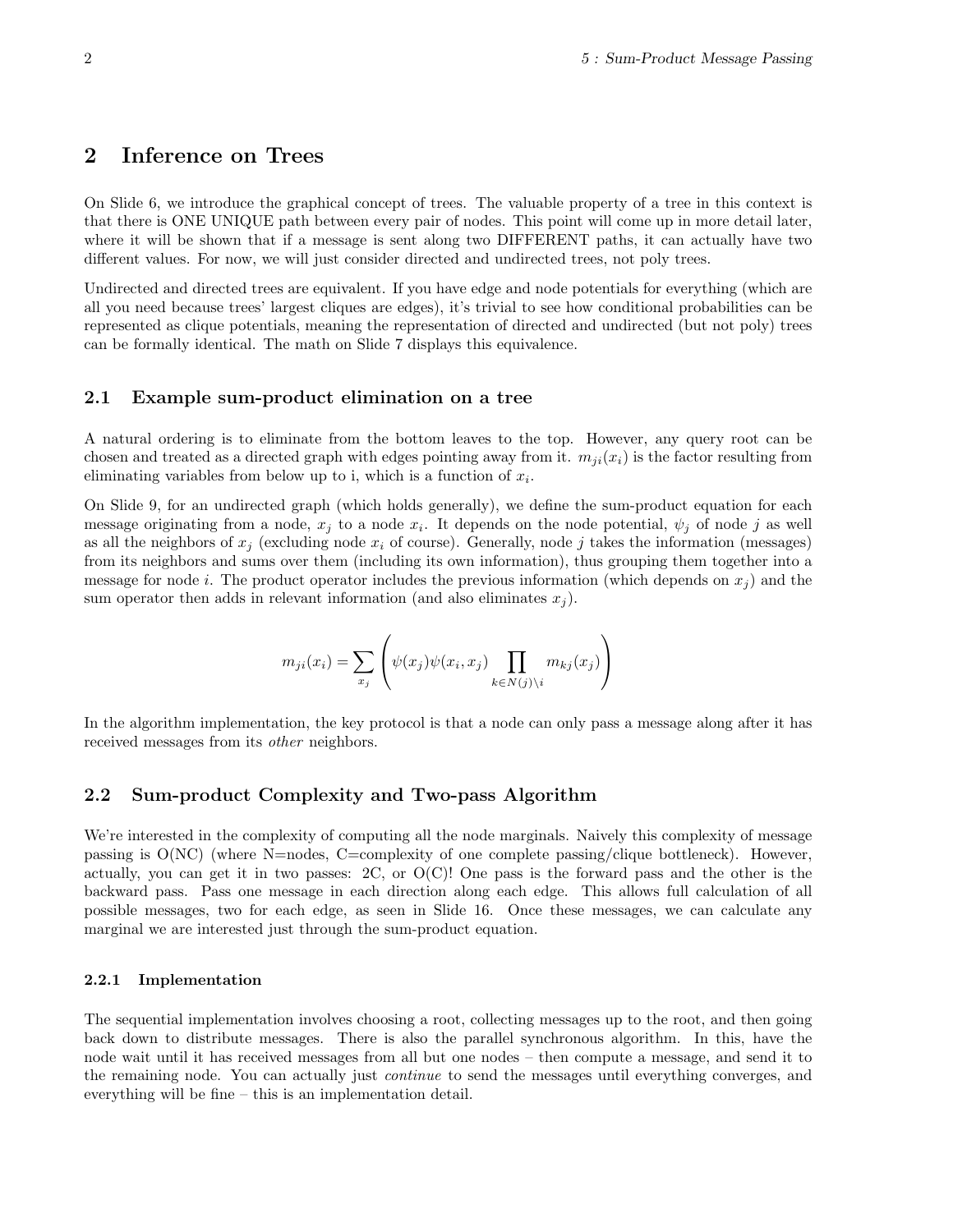## 3 More General Graphs

What about non-trees? To show the difficulty, let's work with a diamond graph (in order of 1,2,3,4), just to think about it. We'll just have nodal and edge potentials for simplicity. Let's say we want to deal with the marginal probability of  $x_1$ :

It's proportional to all elements that contain it as an argument. If we start with a message order for  $1 \leftarrow 2 \rightarrow 3 \rightarrow 4 \rightarrow 1$ 

$$
p(x_1) \propto \phi(x_1) m_{4\to 1} m_{2\to 1}
$$

$$
p(x_1) \propto \phi_1 \sum_{x_4} (\phi_4 \phi_{4,1} m_{3\to 4}) * \sum_{x_2} \phi_2 \phi_{2,1}
$$

$$
p(x_1) \propto \phi_1 \sum_{x_4} \phi_4 \phi_{4,1} * \sum_{x_3} \phi_3 \phi_{3,4} m_{2\to 3} * \sum_{x_2} \phi_2 \phi_{2,1}
$$

After we expand  $m_{2\to 3}$ , this is the end, because there aren't any messages coming into  $x_2$ .

Now, change the message passing direction, from  $1 \leftarrow 4 \rightarrow 3 \rightarrow 2 \rightarrow 1$ . What you will find is that you get two different answers, when you pass messages two different ways. It starts the same way,

$$
p(x_1) \propto \phi(x_1) m_{4\to 1} m_{2\to 1}
$$

As you expand however, you see that the result for  $p(x_1)$  will be different than with the different ordering of arrows. This time, node 4 has no messages going into it.

$$
p(x_1) \propto \phi_1 \sum_{x_4} (\phi_4 \phi_{4,1}) * \sum_{x_2} (\phi_2 \phi_{2,1} * m_{3 \to 2})
$$
  

$$
p(x_1) \propto \phi_1 \sum_{x_4} (\phi_4 \phi_{4,1}) * \sum_{x_2} \phi_2 \phi_{2,1} * \sum_{x_3} \phi_3 \phi_{2,3} m_{4 \to 3}
$$

Thus, belief propagation is only valid on trees.

## 4 Transforming non-trees

So, what do we do? Let's find a way to deal with non-trees. How about – we turn non-trees INTO trees! We do this by creating factors for every relationship in a graph. On slide 20, we see an example of this. Each factor involves all of the variables involved in each of the potentials, as demonstrated by the algebra.

Depending on how you factor, sometimes you don't actually improve anything. On slide 21, in example two you still get a ring, which is what you had to being with. However example 3 (which represents the same graph) is a STAR which is a tree, so you've actually won something.

## 4.1 Message Passing on Factor Trees

There are, however, some added attributes. Now we have different kinds of messages, since you have bipartite graphs with two types. We have to calculate the two kinds of messages differently between the two types of nodes.

As displayed on Slide 23, for a message going from a node to a factor, the node takes in messages from all other factors ( $\mu$  type messages) and combines them to send. For a factor sending a message to a node, it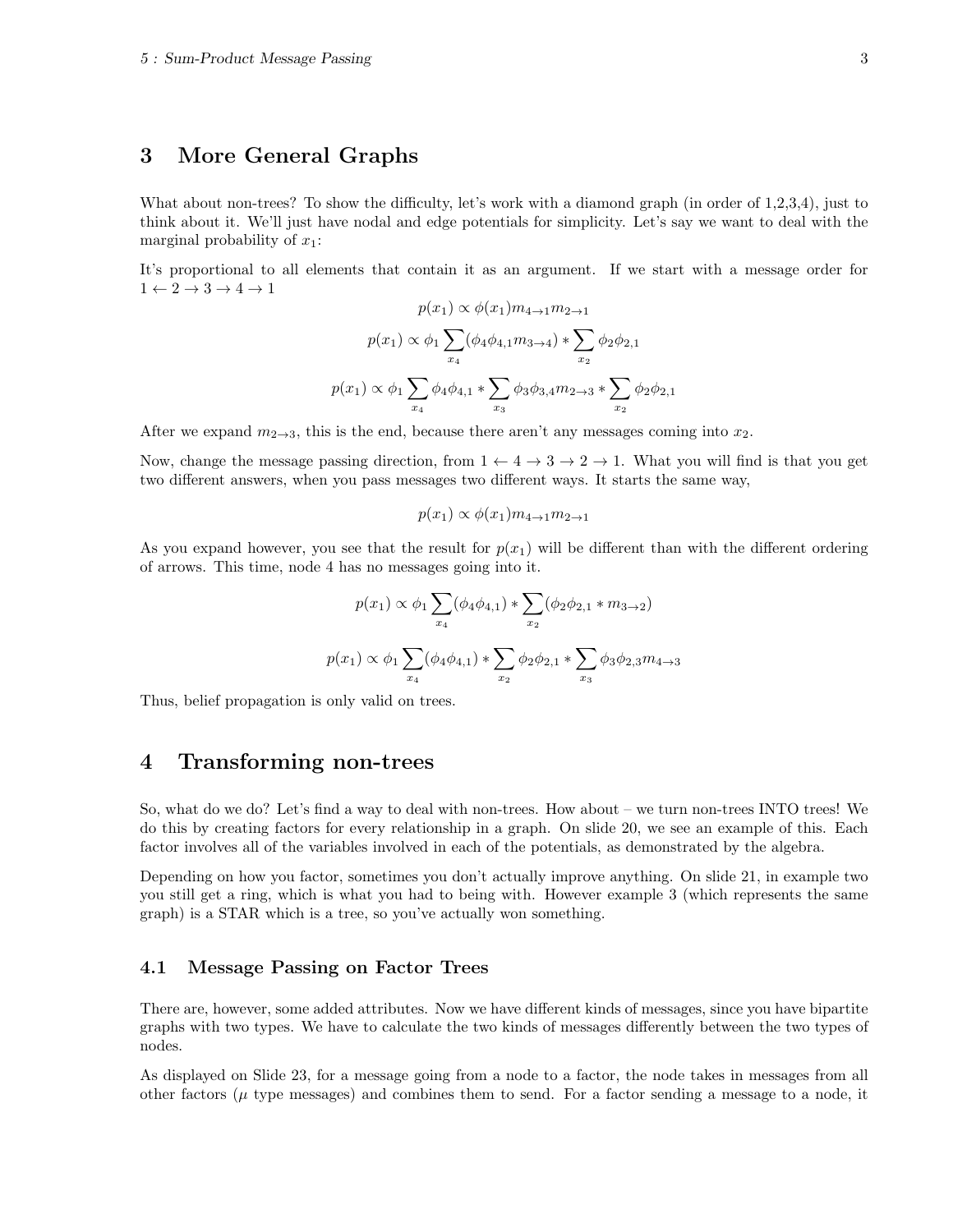takes all messages from the other nodes ( $\nu$  type messages) and combines them with its factor potential (which we got in the derivaton of the factor tree) to send. The algorithm protocol is similar, in that nodes/factors wait for information from its other neighbors before it can send. The marginal probability is denoted on Slide 24 and is similar to the sum-product.

The key insight here is that tree-like graphs can be easily turned into trees and allows belief propagation. This happens without loss of information as demonstrated earlier by the algebra in the transformation capturing the original potentials.

How does this help us for our earlier Ising-model example? About the best you could do with an Ising-model lattice is to turn the lattice into a chain, by making a factor for each column. This is bottlenecked by the largest factor.

## 4.2 MAP probability instead of marginal

Going over this quickly because it is straightforward, to get the maximum a posterior probability for some node given evidence, the operation is the same as the sum-product algorithm except you're just replacing SUM with MAX. The Jordan chapter does a clear and thorough breakdown of this replacement and also delves into how one also optimizes for optimal configurations,  $x^*$ .

# 5 The Junction Tree Algorithm

What if the graphical model is not a tree-like graph? This requires the junction-tree algorithm. It is actually pretty complicated (and obsolete) BUT – it demonstrates the principles of many graphical inference algorithms, so it's good for general understanding.

Let's build a tree where we can be guaranteed correctness. To do this, we return to the idea of clique trees we saw in the elimination algorithm, as reminded on slide 33. Each intermediate, elimination clique in the process of elimination captures the induced dependencies of each elimination.

First we need to moralize the graph since the parents are dependent. This gets these nodes into the same clique, so we need to connect these cliques. We start with the moral graph, and then build a clique tree on the moral graph. This still maintains the information from a BN, because of the v-structures.

To operationalize this, we need to create potentials on each of the neighboring cliques, as seen in Slide 35. There is one potential for each clique in the clique tree. This is referred to as a 'separator' potential. This is useful because you can directly make use of clique potentials to represent marginal distributions. We can now consider neighboring cliques that have some overlap of nodes S. There is a good demonstration of this transformation algebraically on slide 37.

Thus, once you have an estimation of the clique potential, you will be able to term the probabilistic inference queries into local operations, on the potential functions that contain the argument from the inference. Once we introduce evidence or some perturbation, we message pass in order to 'recalibrate' the tree so that the cliques still represent the correct cluster marginals of the variables they represent.

We want local consistency. Though, for overlapping S, there are multiple ways to obtain marginal information, since they can come from either side. We can marginalize over either piece they're connected to. To ensure consistency, these pieces must be the same, so we need to renormalize the forward-update and the backwards-update on the neighboring cliques. The Invariant Joint property on Slide 39 demonstrates the need for this consistency and demonstrates how we might normalize the messages from both sides to ensure this consistency. Thus, the augmented forward and backward updates respect this.